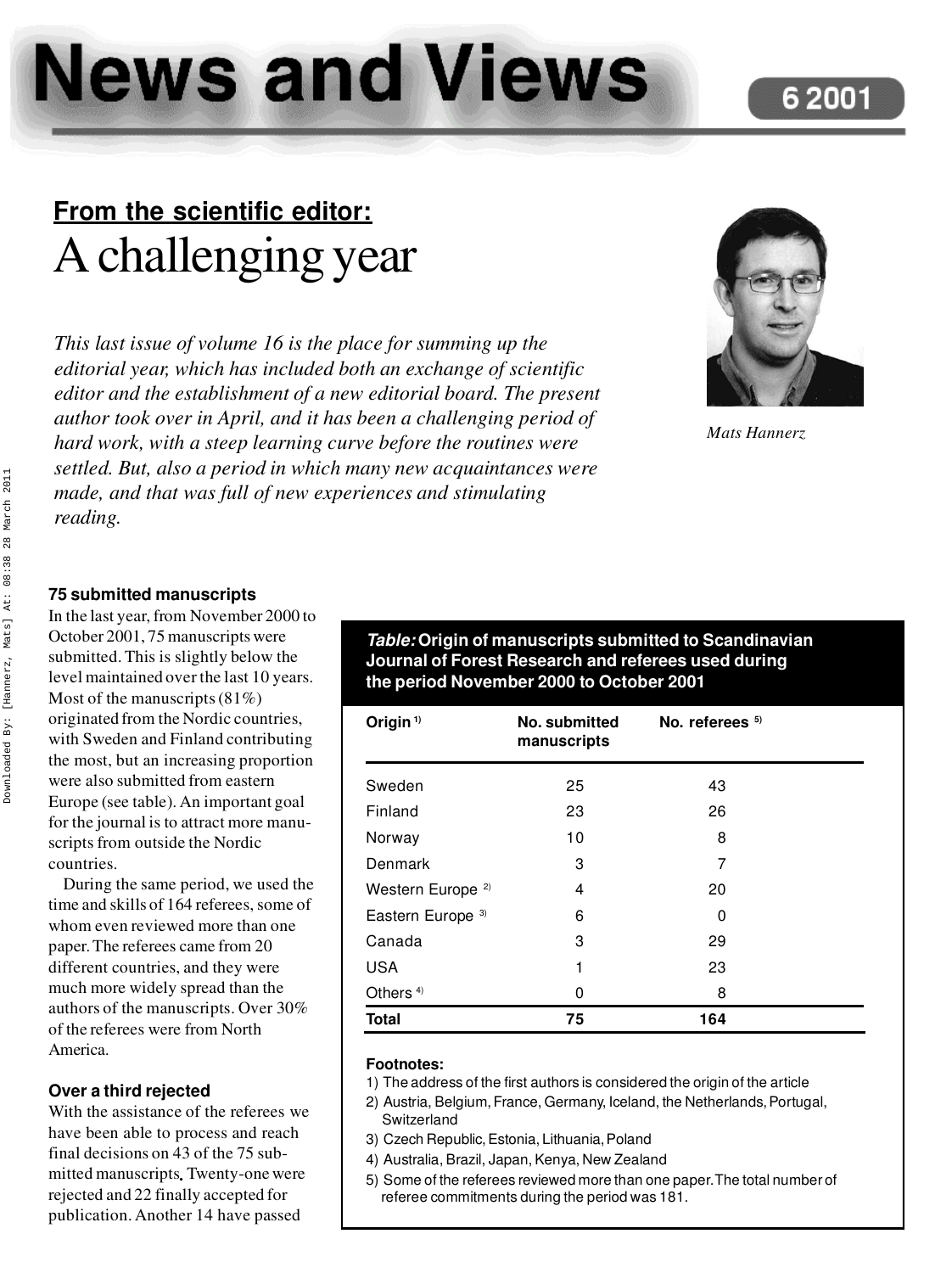through the evaluation stage and are at present under revision. Most of the manuscripts that are returned for revision will finally be accepted. If we consider this group as "accepted", the overall rejection rate for papers submitted last year comes to 37%.

#### **Shorter processing time**

The six issues of volume 16 contain 50 articles. Twenty of these had a first author from Sweden, 10 from Finland, seven from Denmark, three each from Norway and Canada, two from USA and one each from Lithuania, Estonia, Iceland, China and Austria. The average article was 11 pages long. The average time from reception to

acceptance for the manuscripts was 8.5 months, and from acceptance to printing, six months. The printing queue has been reduced since last year, when the accepted manuscripts had to wait 8.5 months before they were printed.

Much effort is now put into reducing the processing time. Our target is to limit the time from submission to decision to 4–5 months.

#### **Editorial board**

A new editorial board was also established. The first meeting of the board is mentioned below in this issue of News and Views. The board has already been heavily used for advice

on referee candidates for discussing the quality of submitted papers.

#### **About this issue**

This last issue of volume 16 brings you what is probably the most complete, and definitely the most upto-date, review of current knowledge of fertilization and nutrient cycling in the Nordic countries. The review articles, one per Nordic country, and the combined synthesis, are the outcome of a joint SNS project "Nutrient supplies to forest ecosystems – what have we learned?". The journal is very grateful to professor Dan Binkley, who has acted as guest editor for these articles.

## Editorial board meeting

**"Help the scientific editor to find highly competent referees". This was one "take-home-message", when the new editorial board of Scandinavian Journal of Forest Research had its first meeting in Uppsala, Sweden.**

Four of the board's nine members took part, together with representatives from the publisher, Taylor and Francis, and SNS.

#### **How to improve the Journal**

A major issue for the meeting was to discuss how to improve the Journal. It was agreed that it is essential to attract more papers of a high international standard–and to increase the rejection rate.





*Mats Hannerz and Hans-Örjan Nohrstedt, present and former scientific editors, and Boel Åström, secretary of SNS*

It was also agreed that the editorial board has an important role to play in improving the journal. Besides being ambassadors for the journal, members of the board can use their networks to find more referees outside Nordic countries, and to suggest suitable topics and authors for review articles. 1–2 good review articles per volume was regarded as a desirable target.

*Left: Henrik Andén and behind him Jean-Michel Leban, Editorial board members*

*Right: Lena Andreasson-Haddad, Taylor and Francis, and Rauni Strömmer, editorial board member.*

#### **New member of the board**

Eight of the nine members of the editorial board were presented in News & Views No. 4 2001. The ninth has now been appointed: Prof. Annikki Mäkelä of Helsinki University.

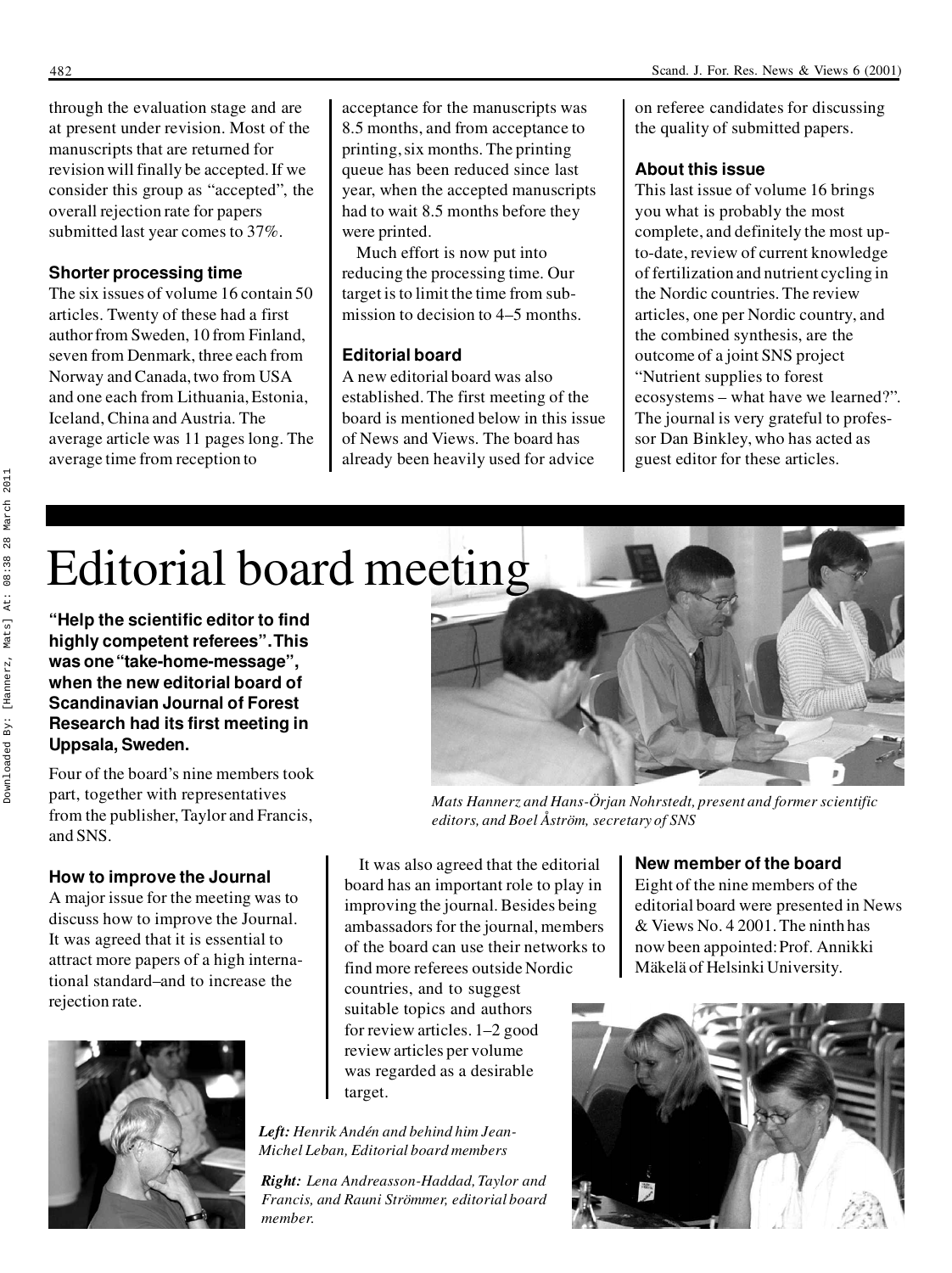## **New SNS project: Nordic database with field trials** 12,000 field trials on the Net

**There are almost 12,000 long term field trials running in the Nordic forests. And now, their details have all been gathered in a common database: NOLTFOX. SNS, the Nordic Forest Research Co-operation Committee, has taken the initiative to establish the database**

In the database you can find information about each trial's objective, location, tree-species involved, number of replications, latest measurements etc.

All information in the database is in English, and it is freely accessible on the Internet. The URL is

#### **http:\\noltfox.metla.fi**.

You can search using a number of variables, and search results are presented in tables or maps.

Genetic trials, such as progeny tests and trials with different tree-species are the most common. But there are also many experiments concerned with silviculture and forest yield.

Finland accounts for 60% of the trials, followed by Sweden with 25% and Norway with 10%. Together**,** Denmark and Iceland contribute the remaining 5%.

"This database will be a powerful research tool", says Professor Lisa Sennerby-Forsse, current chairperson of the SNS. "By utilising experiments and experiences in all five countries, conclusions and recommendations can be based on a greater number of trials.

+ - @ [3] @ Search (E) Favorbes (3) to

NOLTFOX Nordic Database for Long-Term Forest Et Fritt View Favorites: Tools

Establishment of expensive experiments already carried out in another country can be avoided. We are also convinced that *NOLTFOX* will be a valuable instrument for future cooperation in forest research in a broader international context."

 $482$ 

 $\overline{\bullet}$   $\phi$  60 | Links

**O** kome



食Rat | | 3) 2 CJ 33 | | 2) WLTFOX Nardic. WMcosoft Word - ... | 3) C(Bocuments an... | % Adobe Pagetfale... | ■ Adobe Photoshop | 5 C 3 @ 图 2 O- V G 2:139 Altitude

 $\overline{25}$ 

| Country                            |                                                               |  |  |
|------------------------------------|---------------------------------------------------------------|--|--|
| County                             | S-Múlasýsla                                                   |  |  |
| <b>Experimental area</b>           | 0.5                                                           |  |  |
| <b>Experiment number</b>           | $K$ 27-96                                                     |  |  |
| <b>Experimental series</b>         | Larix-2                                                       |  |  |
| <b>Forest district</b>             | Austurland                                                    |  |  |
| Identification                     | 108                                                           |  |  |
| Keywords                           | provenance trial - height diameter form insect and disease    |  |  |
| <b>Last measurement</b>            | 1996                                                          |  |  |
| Latitude (N °)                     | 65.23                                                         |  |  |
| <b>Local name</b>                  | Hofai                                                         |  |  |
| West <sup>o</sup>                  | $-14.48$                                                      |  |  |
| <b>Main treespecies</b>            | Larix decidua                                                 |  |  |
| Municipality                       | A-Hérað                                                       |  |  |
| Number of plots                    | 155                                                           |  |  |
| <b>Number of replicates</b>        | 5                                                             |  |  |
| <b>Number of treatments</b>        | 31                                                            |  |  |
| Objective                          | Exotic tree species                                           |  |  |
| <b>All treespecies</b>             | Larix decidua, Larix sibirica, Larix laricina, Larix gmelinii |  |  |
| Priority                           | 1                                                             |  |  |
| <b>Research organization</b>       | <b>IFS</b>                                                    |  |  |
| <b>Resp. department</b>            |                                                               |  |  |
| <b>Responsible organization RS</b> |                                                               |  |  |
| <b>Stand establishment</b>         | 1996                                                          |  |  |
| <b>Start of experiment</b>         | 1996                                                          |  |  |
| <b>Subject field</b>               | Genetic diversity and breeding                                |  |  |

#### *NOLTFOX; Upper right: the homepage.*

*Lower right: example of a search. The map shows the 373 existing Nordic field trials with exotic tree species within the subject "genetic diversity and breeding". The table shows the information available from one of these; a test of different larch species*

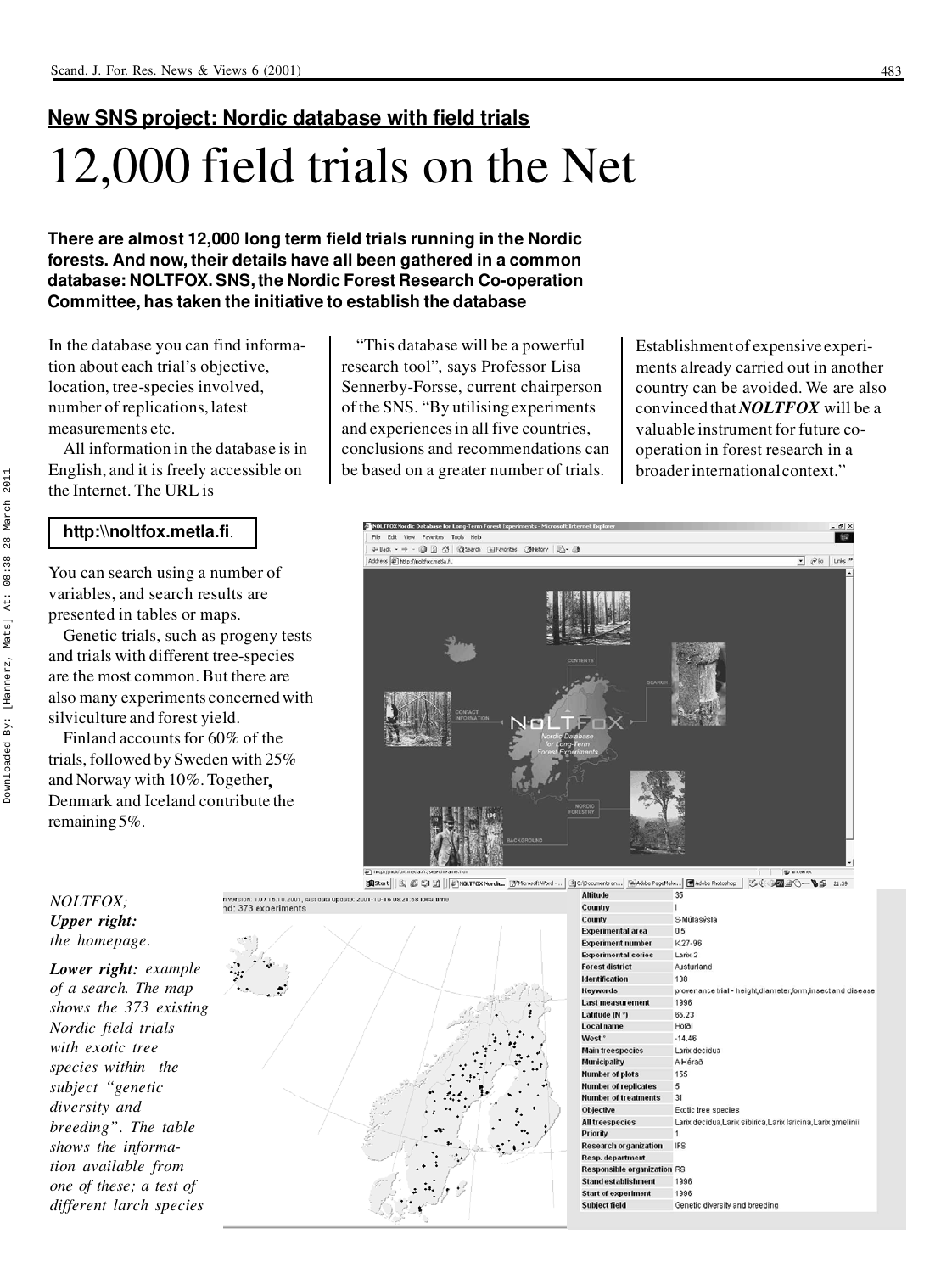#### **Finland**

## Extensive natural resources research

## programme

**In April 2001 the Academy of Finland launched a research programme called Sustainable Use of Natural Resources ("Sunare"). The aims of the programme are to provide decision-makers with appropriate information concerning natural resources. The total funding will amount to FIM55 million (9.2 million euros) for the period 2001–2004.**

The programme consists of 35 research projects, which focus on forest resources, environment, waters, fishes, reindeer husbandry, agriculture, herbal medicine and green chemistry,

**Forest research** is the most intensively covered field in Sunare. Ten projects are devoted to it, which will receive total funding worth FIM18 million. Various aspects of the sustainable use of forest resources are to be studied. The studies are conducted by



Metla (Finnish Forest Research Institute) and the Universities of Helsinki, Joensuu, Oulu , Tampere, and Turku.

**Environmental research:**in Sunare various projects are focused on climate change, air pollution, waste management and environmental contamination, ecological efficiency of industry, sustainable use of water resources and eutrophication of the water system.

**Water and fish based** projects are focused on managing large water systems, managing vendace populations as a resource, and protecting fish farms against parasites in ecologically sensitive ways.

**Reindeer studies** in Sunare aim at finding socially and ecologically sustainable solutions to reindeer husbandry.



#### **Forest recieves the most attention in Sunare. It is covered in 10 projects:**

- <sup>l</sup> *Advanced Tools for Forestry Environmental Management*
- <sup>l</sup> *Socio-economic conditions sustainable use of wood fuel*
- **•** *Silvicultural strategies for managing risks of wind- and snowdamage in forestry*
- Linking the ecological, economic, *social and legal dimensions of forest ecosystem management*
- $\bullet$  *Mixed forest stands as means of sustainable forest management*
- <sup>l</sup> *Sustainability in Forest Use: Values affecting decision-making. A social,*

*scientific and ethical analysis*

- <sup>l</sup> *Landscape level indicators for sustainable use of forests*
- **•** Fire Implications in restoration *ecology*
- <sup>l</sup> *Economic-ecological interactions in sustainable use of forest resources*
- <sup>l</sup> *Interbiotic processes between genetically modified trees, forest pests and fungi: Development of risk assessment procedure*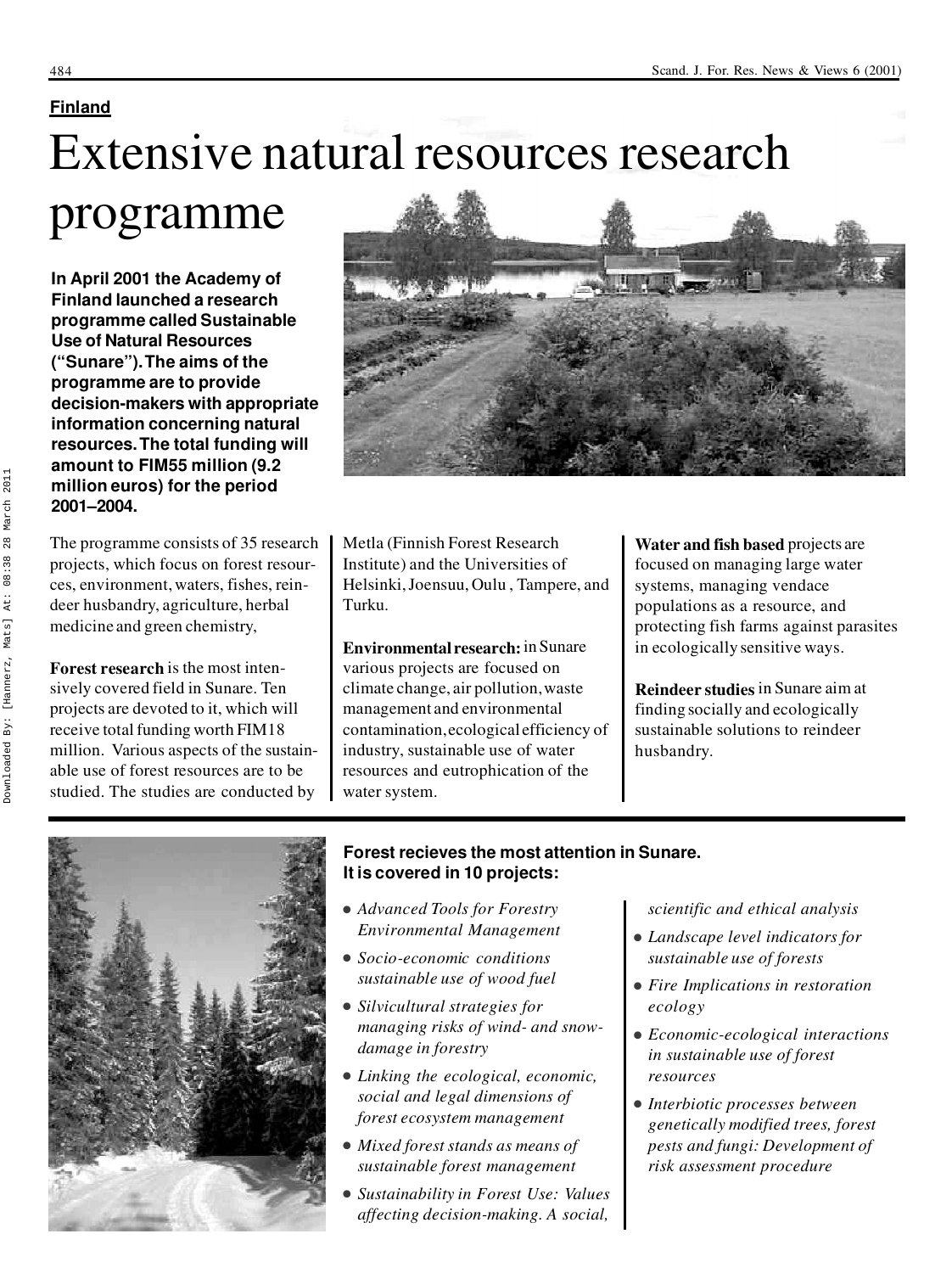Agenda 2000 calls for more competitive and environmentally friendly modes of agriculture. In Sunare, there are two projects aiming to improve understanding of aspects of **sustainability in agriculture**.

Many natural plant species can be used as raw materials for **herbal medicines**. In Sunare, there are two projects focusing on the use of natural plants as herbal medicines.

The six research projects related to Sunare's theme **of green chemistry** cover many different, often overlapping issues. Green chemistry aims to replace different noxious chemicals used by industry with less environmentally damaging substances.

#### **Co-ordinated by the University of Helsinki**

The Department of Forest Ecology of the University of Helsinki is coordinating the programme in order to strengthen national innovation, to increase national and international cooperation between participants in this and similar programmes, to support the dissemination of research results and to enhance researcher training.

#### **International panel**

A research programme consists of a number of interrelated projects within the same target area of research. The aims of such programmes are to raise the quality of research in the target field, to create a sound knowledge base, to increase networking among the researchers and to intensify researcher training. To ensure the quality of research, the proposals are evaluated twice. First, they have to pass a national evaluation, which is conducted by the steering committee of the research programme. Most of the members in the steering committees are university professors while the others represent the financiers.

In the first phase Sunare received 180 proposals**,** of which the steering committee decided 49 should be scientifically evaluated by a panel of international experts. The panel consisted of five professors with strong international reputations and it was chaired by Professor Lisa Sennerby-Forsse from Sweden. Based on their evaluation, 35 projects received funding.

*Contact: Liisa Saarenmaa Programme director liisa.saarenmaa@helsinki.fi*

#### **Facts**

The Academy of Finland is a research council that is responsible for funding all kinds of research activities in Finland. Research programmes receive one type of funding, accounting for about 20% of the total research funds of the Academy. At the moment some 20 research programmes are going on, mainly funded by the Academy. Research programmes are often cofinanced by the National Technology Agency (Tekes) or relevant ministries.

The research programme on Sustainable Use of Natural Resour ces is co-funded by Tekes and the Ministry of Agriculture and Forestry.



**More detailed information about Sunare and its constituent projects is available at www.sunare.helsinki.fi.**



*Many species of natural plants growing in Finland can be used as raw materials for herbal medicines. People used these plants as natural medicines for hundreds of years, but their industrial use is just beginning. In Sunare, there are two projects focusing on the use of natural plants as herbal*

*medicines. One centres on the natural products made by* Hypericum perforatum*,* Rhodiola rosea*,* Drosera rotundifolia*, and* Vaccinium myrtillus, while *the other is examining the use of willow and poplar plant materials that can accumulate large amounts of salicylates. They are recieving funds of FIM4.2 million.*



*In Sunare, there are six Green chemistry projects which are funded with about FIM6.6 million.*

- **•** *The effect of modification and natural variation of lignin on wood properties and sustainable use of Norway spruce*
- **•** *Utilization of high temperature water in*

*purification, reactions and processing*

- <sup>l</sup> *Use of tall oil for wood log and timber protection*
- **•** *Metabolic engineering for pentose utilization pathways in yeast for the production on fuels and chemicals from renewable resources*